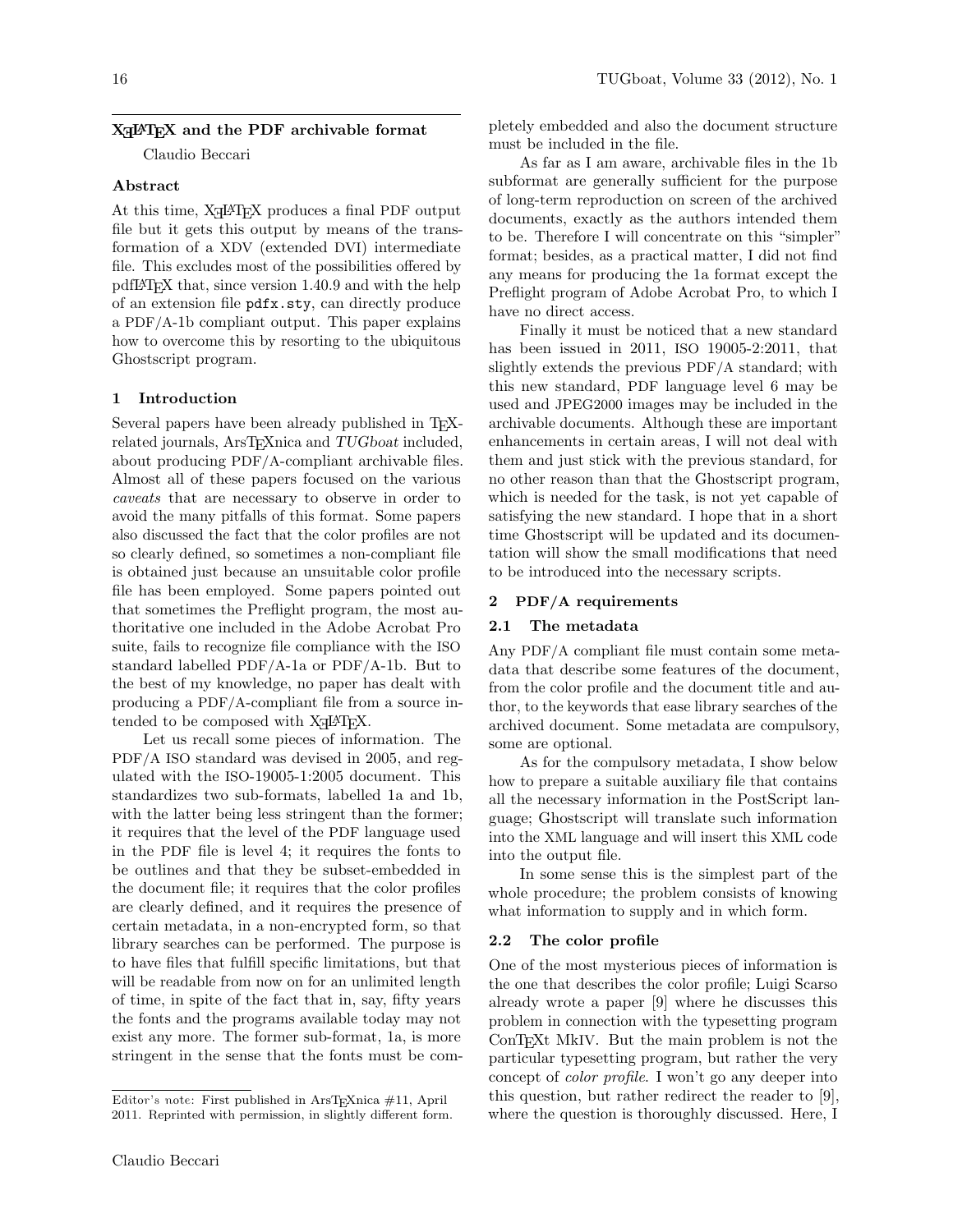remark that I have obtained satisfactory results by downloading the color profile file ECI-RGB.V1.0.icc, freely downloaded from the www.eci.org. This file may be saved anywhere that Ghostscript can find it, but I suggest saving the file in a system-wide folder and to specify an absolute path when dealing with this file.

This color profile is generic, and yields satisfactory results in most circumstances; it deals only with the RGB (red, green, blue) additive color model (used by, for instance, TV and computer screens) and the images inserted into the document file should be consistent with this color model. Therefore, no image in the CMYK (cyan, magenta, yellow, black) subtractive color model should be used in a PDF/Acompliant file when the color profile refers to the RGB color model.

### 2.3 Hyperlinks

PDF/A-compliant files may use internal hyperlinks in order to ease the document navigation. "Internal" links means that link targets are internal to the document, so the reader may use the bookmark pane of a PDF reader to jump from one point to another in the document. This possibility is particularly useful in a reference document.

External links are prohibited in PDF/A; external links refer to other documents on the same computer, or to targets in the Internet. It is evident that a long term archiving process cannot have links between objects that may exist today, but most likely will not exist in fifty years. Therefore, when archiving is a requirement, any document should be self contained; if one needs to refer to another document, include either a complete reference in the document bibliography, or the referenced document in its entirety. The choice depends on the author, but we must keep in mind the requirement that the archived document must be self contained.

This is not a trivial constraint; after all, it's our daily experience, for anyone using the Internet, that many Internet addresses valid yesterday are not valid today, not to mention fifty years from now!

In order to be sure to have the hyperlinks behave as they should with PDF/A-compliant documents, it is sufficient to specify the pdfa option either to the class itself, or to the hyperref package directly, or to the \hypersetup command with which the package may be customized.

## 2.4 Fonts

The default fonts of any T<sub>E</sub>X distribution are pretty good for most purposes, but they fail in some other instances. I already wrote a short paper on this subject [\[2\]](#page-4-1) in order to find a patch to "heal" the cmsy\* fonts that use some zero-width glyphs. This happened with the math family three fonts, the one that contains the math symbols, because some symbols, such as  $\mapsto$  and all the negated relation operators  $\neq$ ,  $\notin$ , etc., resorted to the superposition of a zero-width glyph over, or beside, another symbol. Zero-width glyphs are not PDF/A compliant.

With X<sub>H</sub>I<sup>M</sup>IEX the font choice is much wider, although where math typesetting is concerned, at this time there are only a few suitable OpenType fonts; but, as Unicode-encoded fonts, they are (or should be) safe under the point of view of compliance with the PDF/A requirements. I confess that I did not test for this conformity the recently available OpenType Latin Modern Math fonts, but I tested the XITS math fonts (with the widest choice of math glyphs) and I did not find any glitch.

On the other hand, I found out something that either I neglected in the past or that more modern checking programs can spot: some problems with the use of accents in the "normal" Type 1 Computer Modern OT1-encoded fonts.

Evidently if you use  $X \rightarrow Y \rightarrow Y$  you have no problem in avoiding the traditional Computer Modern fonts; if you like their shape, you'd rather use the OpenType CM-Unicode fonts (which contain the full accented set of Latin letters, Cyrillic letters, and Greek letters, suitable for the Greek polytonic orthography), and there would not be any problem. But the problem might show up when you include in your document PDF files or pages extracted from other documents, where the latter were typeset with the default CM fonts.

I may have overlooked this problem in the past, because I never use OT1-encoded fonts for typesetting my documents; moreover, in principle nobody should use the OT1-encoded fonts if the document they typeset contains even a single accented word. The poor performance of the OT1-encoded fonts depends on the fact that accents are superimposed on any letter that has to be accented by an overlay mechanism that is visually acceptable when a document is printed, but in effect is a poor patch that does not follow the best practice used by the OpenType fonts and the T1 encoded "normal" TEX fonts: OpenType fonts use accented letters and T1 encoded fonts translate the accenting process into a glyph substitution so that no overlay process is involved.

Therefore it is most important to check the type and quality of the fonts embedded into a PDF file to be included, be it a technical diagram or a stretch of text. For this purpose I find the free program Adobe Reader X (any recent version will do the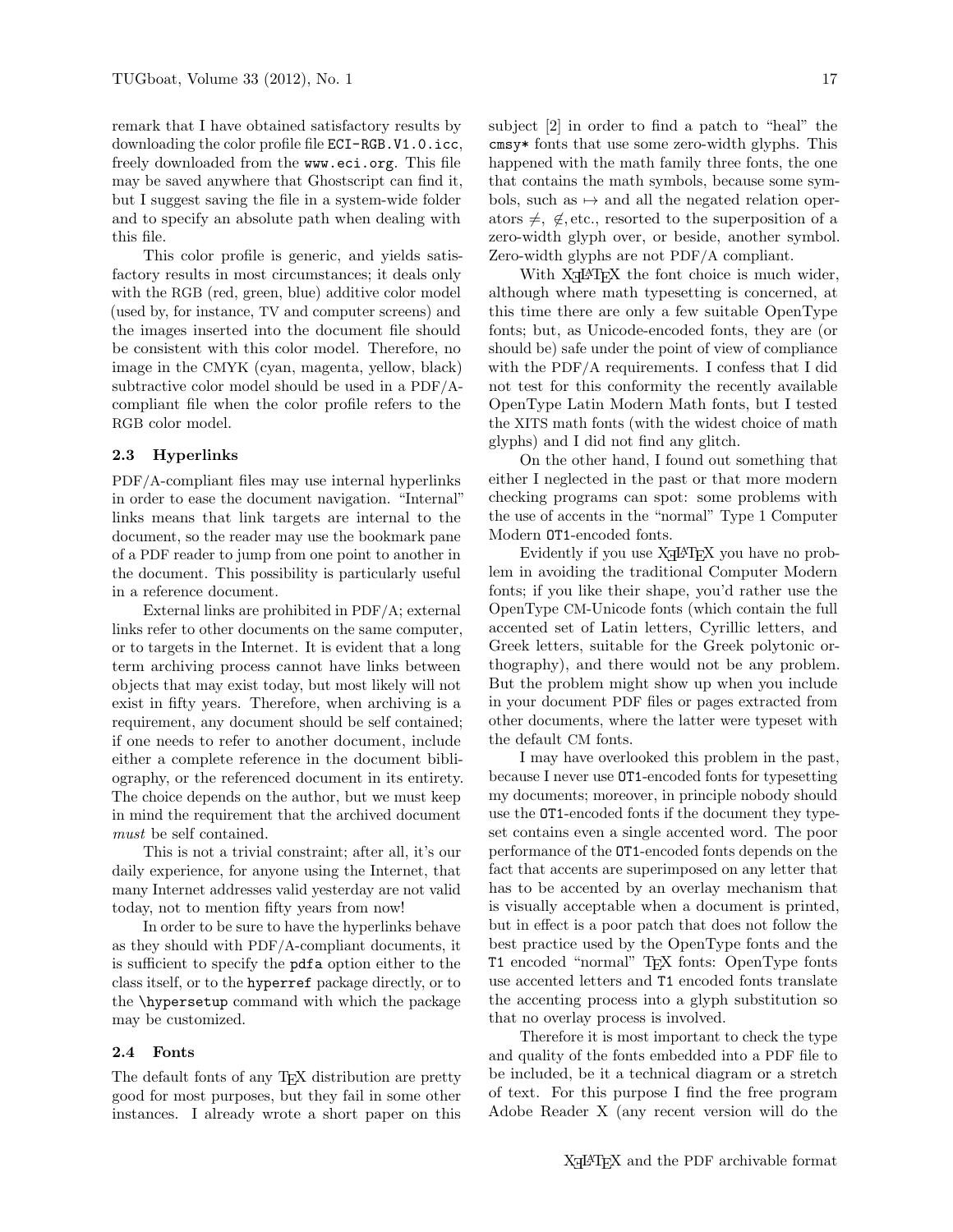task) extremely useful, where pressing ctrl+D (or cmd+D on Mac computers) opens a dialog pane where the user can select the "Fonts" tag and get the full list of the fonts contained in the document. In particular, the user can require that no Type 3 (bitmapped) fonts are used and, if any CM font is used, the user may examine the document to find out if any accented letters have been used. In the latter case the user should process the document to be included by following the procedure shown in the next section.

## 2.5 Included documents and files

If the documents are in PDF format, the Adobe Reader procedure above may be used also for checking other document characteristics. This or other programs should be used also for controlling the color model of the documents or images to be included.

The user must distinguish between bitmap and vector images. The former may contain anything, from photographs to text and line art; they must be controlled only to determine the color model. Should it be a "wrong" model, almost any image processing program can be used to open the file and save it again with a different color model. Remember the only color model usable for PDF/A-compliant images is RGB, though the "gray" model is also admissible, since the RGB model can render gray nuances very well. But while bitmap format may be acceptable for photographs with a pixel density of at least 300 dpi, in general it is not valid for line art and textual files. The compression method used by the JPEG format (.jpg) is not lossless, therefore the reproduced image may exhibit unwanted artifacts, often very visible if the image contains periodic patterns. The Portable Network Graphics format (.png) uses a lossless compression method, and in general is more suited for line art. Vector graphics, in any case, are the best suited for line art, but sometimes it's not possible to have every line art picture available in such a format.

But stretches of text and vector graphics lose all quality in a terrible way if they are converted to bitmapped form; therefore the user should pay much attention to what s/he does with files to be included that do not comply with the PDF/A standard.

Concerning .eps vector files, it's easy to convert them to .pdf, but it's necessary to pay attention that every possible font glyph is embedded into the transformed file.

One way to correct the font problems of a PDF file is to open it with the free program inkscape and save it back to PDF format. In this process the vector fonts are converted into vector drawings that reproduce the same glyphs, but do not exploit or exhibit any font property. In this way, for example, it is possible to draw the glyphs of the fonts that were not embedded into the file, and it is possible to redraw the poor accent overlay of the CM fonts. I confess I myself have never tried this procedure, but it was suggested by Hàn Thế Thành [\[4\]](#page-4-2).

#### 3 The metadata auxiliary file

We are almost ready to produce a PDF/A-compliant file from a file typeset with  $X_{\overline{A}}$  Le T<sub>EX</sub>. I assume that  $X<sub>T</sub> <sup>14</sup> <sup>15</sup> <sup>16</sup> <sup>17</sup> <sup>18</sup> <sup>19</sup> <sup>19</sup> <sup>19</sup> <sup>19</sup> <sup>19</sup> <sup>19</sup> <sup>19</sup> <sup>19</sup> <sup>19</sup> <sup>19</sup> <sup>19</sup> <sup>19</sup> <sup>19</sup> <sup>19</sup> <sup>19</sup> <sup>19</sup> <sup>19</sup> <sup>19</sup> <sup>19</sup> <sup>19</sup> <sup>19</sup> <sup>19</sup>$ so as to be sure that the final PDF document does not require any further adjustment. Of course we can repeat the transformation, but it's better to wait until the document is substantially stable. We are going to use Ghostscript; it must be at version 8.60 or higher; the more recent the better. At writing time I am using version 9.02.

As already mentioned, we need an auxiliary file to specify the metadata and to set up some special PostScript commands necessary for this task. The Ghostscript distribution contains a file named PDFA\_ def.ps contained in the sub-tree .../ghostscript/  $\langle version \rangle$ /lib/; where this sub-tree is grafted into your general system tree depends on your platform and your operating system, but you can execute a search command and find out where all this resides if need be.

Copy the above-mentioned file PDFA\_def.ps to the folder where you saved your document master file. Suppose this master file is named mydoc.tex; copy the above .ps file to mydoc-def.ps (notice I changed the underscore into a normal "hyphen sign" or "short dash").

Now open this file with an ASCII editor; since it is a .ps file you might right-click the file name, but you have to choose the editor name yourself, since you cannot use the default application for .ps files. On a Windows platform you might use Wordpad; on GNU/Linux, you might use vim, emacs, gedit; on a Mac, you might use Textedit.app or TextWrangler. app or TeXworks.app, but avoid using TeXShop.app, since TeXShop is capable of "distilling" a .dvi or .ps file into PDF format, which generally is a very useful feature — but not in this case!

The newly created mydoc-def.ps contains a few lines commented with a % Customize comment; you should edit these lines in the way that is best suited to introduce the necessary metadata information. To insert the metadata suitable for this article, I would use the file as shown on page [19.](#page-3-0)

As you can see, there are three sets of data that can be customized:

1. The /ICCProfile; I changed the default to the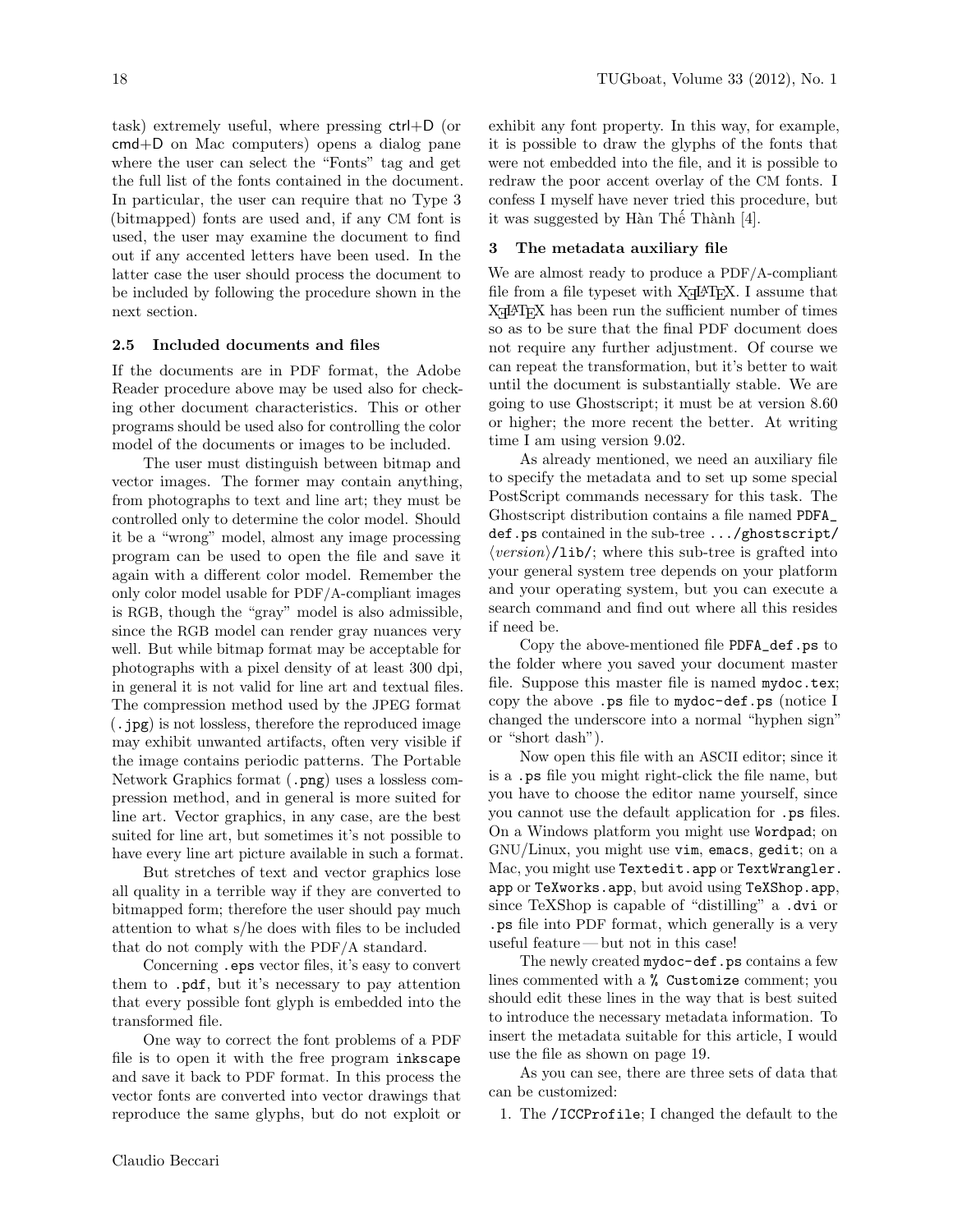```
The auxiliary .ps file
\frac{9}{1}% $Id: PDFA_def.ps 8284 2007-10-10 17:40:38Z giles $
% This is a sample prefix file for creating a PDF/A document.
% Feel free to modify entries marked with "Customize".
% This assumes an ICC profile to reside in the file (ISO Coated sb.icc),
% unless the user modifies the corresponding line below.
systemdict /ProcessColorModel known {
...
} if
% Define entries to the document Info dictionary:
/ICCProfile (/Users/claudio/icc/ECI-RGB.V1.0.icc) def % Customize
[ /Title (XeLaTeX and the PDF archivable format) % Customize.
/Author (Claudio Beccari) % Customize.
/Subject (How to produce a PDF/A compliant document typeset with XeLaTeX) % Customize.
  /DOCINFO pdfmark
% Define an ICC profile :
[/_objdef {icc_PDFA} /type /stream /OBJ pdfmark
[{icc_PDFA} <</N systemdict /ProcessColorModel get
         /DeviceGray eq {1} {4} ifelse >> /PUT pdfmark
[{icc_PDFA} ICCProfile (r) file /PUT pdfmark
% Define the output intent dictionary :
[/_objdef {OutputIntent_PDFA} /type /dict /OBJ pdfmark
[{OutputIntent_PDFA} <<
  /Type /OutputIntent % Must be so (the standard requires).
 /S /GTS_PDFA1 % Must be so (the standard requires).
 /DestOutputProfile {icc_PDFA} % Must be so (see above).
 /OutputConditionIdentifier (CGATS TR001) % Customize
>> /PUT pdfmark
[{Catalog} <</OutputIntents [ {OutputIntent_PDFA} ]>> /PUT pdfmark
The shell script
#!/bin/bash
file1=$1.pdf
file2=$1-a.pdf
file3=$1-def.ps
# WHAT FOLLOWS MUST BE WRITTEN ON JUST ONE LINE:
gs -dPDFA -dNOOUTERSAVE -dUseCIEColor -dCompatibilityLevel=1.4 -sDEVICE=pdfwrite
   -sProcessColorModel=DeviceCMYK -sPDFACompatibilityPolicy=1 -o "$file2" "./$file3" "$file1"
```
above-mentioned file ECI-RGB.V1.0.icc, giving the full path from the root of my disk to the file; probably I could have abbreviated my home folder with  $\tilde{\phantom{a}}$ , but the full path is more easily changeable on those Windows platforms that do not have the notion of "home".

2. The document /Title, /Author and /Subject; other similar metadata may be added in a similar way, but remember: these metadata have nothing to do with those you can specify in the

input files to be processed with pdfLaTeX by means of specific \pdf... commands; some of those commands may have a meaning also for X<sub>H</sub>AT<sub>E</sub>X, but their contents do not migrate to the proper PDF/A file section where metadata should be.

3. The /OutputConditionIdentifier; I did not modify it at all.

Now the fact that we named this auxiliary file with relation to the main document comes in handy,